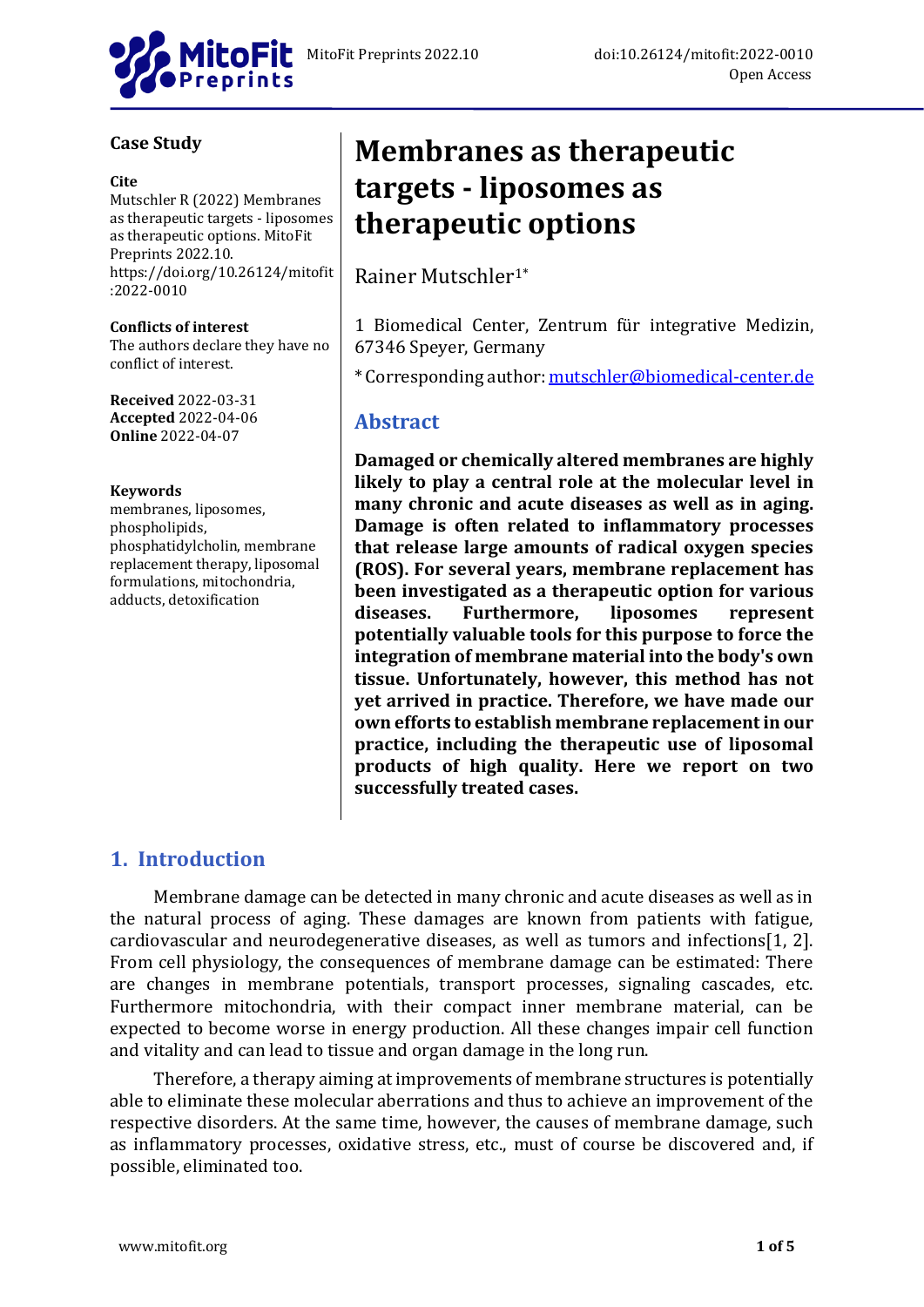

To compensate membrane damage, it is usefull to administer intact membrane material to patients. This can be done by diet or infusion. Liposomes are a special form of administration of membrane material by diet. These small vesicles, synthetically produced from natural materials, are enclosed by a membrane layer, a simple phospholipid bilayer. The liposomes carry an aqueous phase inside. Thus, they can be used firstly as a therapeutic agent of membrane replacement therapy or second as a vehicle to transport additional hydrophilic or lipophilic substances directly into the cells. In particular, the administration of substances whose absorption is regulated (e.g., vitamin C [3, 4]) or impeded (curcumin [5]) can lead to higher uptake for the patient through liposomal preparation.

Liposomes can be manufactured in such a way that they are only slightly affected during digestion and instead fuse with other membranes as soon as they come into contact with them. Meanwhile, liposomes can also be targeted to specific tissues of the body. For these reasons, liposomes are already serving as a transport option for poorly tolerated drugs as a dosage form to protect patients (especially tumor therapies). Dietary supplements in liposomal form, on the other hand, have only been on the market for a few years. We use products based on plant lecithins that contain a high concentration of active ingredients (phosphatidylcholine content 97 %) and remain stable in solution for a long time in an aqueous environment. In order to be able to assess the quality of a product, we have developed a simple test that shows which liposome preparation remains in solution for a longer period of time and is thus more stable and presumably more easily distributed in the digestive tract. This test is based on mixing the respective product with water in a transparent container in a place free from vibrations. If the solution remains stable for more than ten minutes, good aqueous solubility and intratestinal distribution of the product can be assumed. Poor products quickly show phase separation and often clumping of the liposomes, thus forfeiting their potential superior absorption and efficacy.

We have been using liposomal products as well as infusions with membrane material (mainly phosphatidylcholine) in our medical clinic for many patients for several years. Mostly, however, these administrations are part of a comprehensive orthomolecular and mitochondrial therapy. Thus, in addition to membrane materials and liposomal products, other therapeutic agents were used to a considerable extent. Therefore, it is difficult to demonstrate the effect of membrane therapy alone. Nevertheless, we would like to attempt here to depict the effect of membrane-targeted therapy on the basis of two cases that received more limited treatments.

# **2. Case studies**

## **2.1. Case 1: Brain fog, fatigue and more**

The patient came to us in April 2017. She was 36 years old and a physician in specialist training as a pathologist. She reported about 'brain fog', muscle pain, fatigue to the point of being unable to work, increased susceptibility to infections, especially of the bronchial tubes, and for years already very frequent urinary bladder infections, significantly worsened in the last three to five years.

Our diagnostics revealed chronic infections with Chlamydia and Candida. As gene polymorphisms, we found activity-reducing heterozygosity for the glutathione Stransferases GSTM1 and GSTT1 and the catechol O-methyltransferase COMT. Thus, the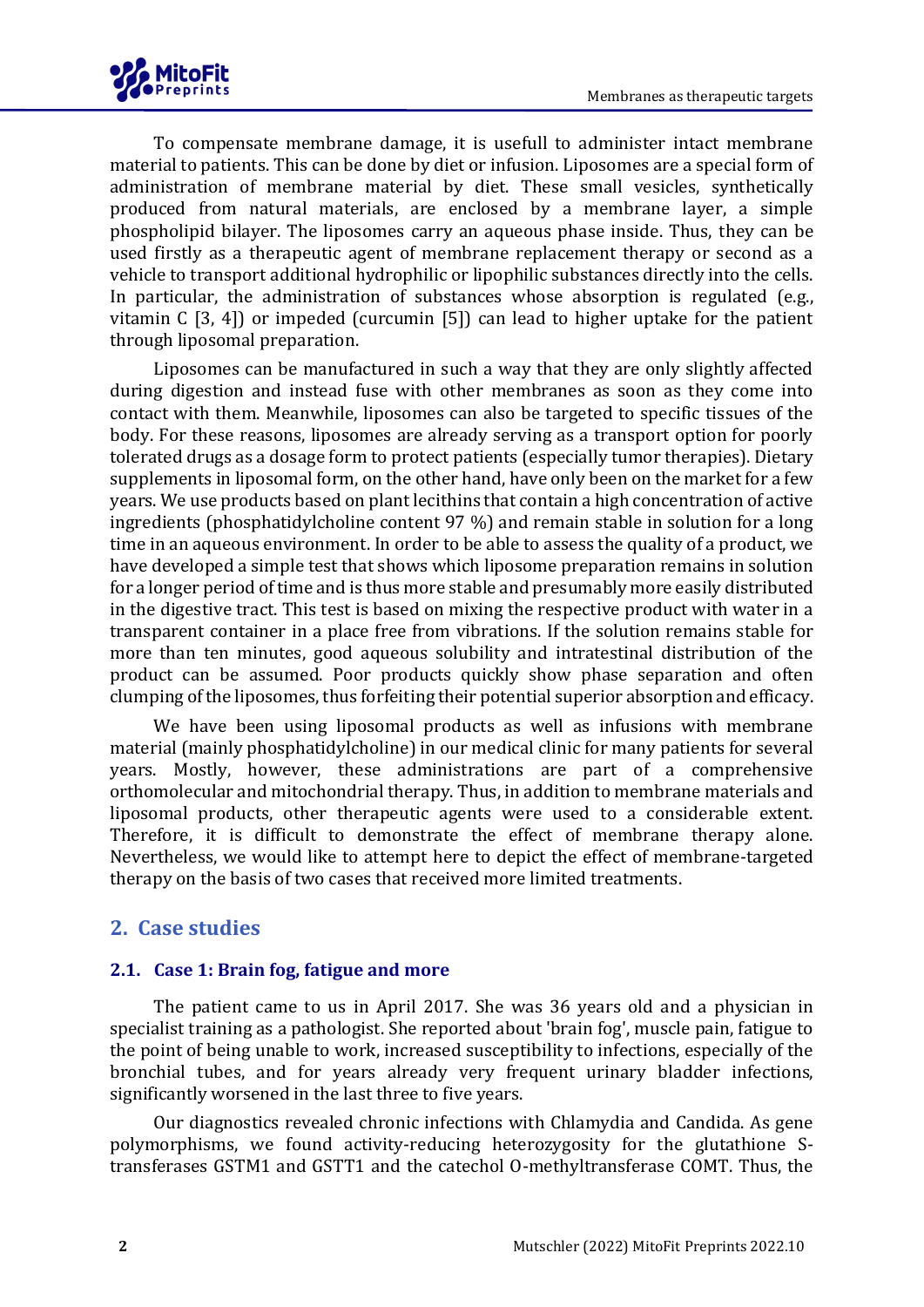

patient's detoxification capacity is significantly impaired in both phase I and II biotransformation. Furthermore, via COMT heterozygosity, endogenous stress hormone as well as estrogen degradation is very likely to be impaired and thus may produce additional disorders. In addition, we found a genetic polymorphism of superoxide dismutase SOD 2, which worsens the patient's endogenous antioxidant activity. The detected polymorphism combination exposes the patient to increased exposure to toxins and oxidative stress. The additional analysis for DNA adducts confirmed this interpretation: DNA adducts with formaldehyde, lindane, aflatoxin B and organophosphates were detected. Unfortunately, some of these were localized on cytochrome P450 gene segments of the patient, which may further deteriorate the patient's detoxification capacity. Later, the patient was also found to be heavily contaminated with metals (see below).

The therapeutic option used were phospholipids by infusion and orally in liposomal administration. The patient received a total of eight infusions with 2 g phosphatidylcholine each. In addition, she was prescribed two liposomal products for oral therapy (Mitolipo P-Cholin® and MITOlipo Curmin®). Both products contain 97 % phosphatidylcholine as raw material, the curcumin product additionally 500 mg curcumin per administration (5 ml). The patient took 5 ml of Mitolipo P-Cholin® 4 times daily and 5 ml of MITOlipo curmin® twice daily. After the first infusions, the patient received additional infusions for chelation (edetate calcium disodium 1900 mg and Dimercaptosuccinic acid each). The subsequently excreted urine was analyzed for metals. It showed a very high excretion of aluminum and lead. Only a little later the patient quickly felt better. She was physically, mentally and emotionally fitter and able to work again. After a total of three months of therapy, the patient became pregnant. Therefore, only oral treatment with the liposomal phospholipids could be continued.

In the summer of 2019 - after the child was weaned -, the therapy was continued. At the beginning, the patient reported that her child was very exhausting for her and that she had significantly less energy available again. She could just about manage her daily routine. After another eight phospholipid infusions and supportive oral therapy (see above), repeated chelation infusions were given. When urine was sampled after chelation, high excretion of aluminum was again documented. Phospholipid infusions continued until she had received a total of 24 infusions of 2 g each of phophatidylcholine. The aspiring pathologist was doing very well thereafter and was able to resume her life with job, family, and child.

In the spring of 2022, when asked, the patient stated that she was doing well, that she was again suffering from fatigue and increased stress, but that she was still able to work well.

In this case, a genetically determined increased susceptibility to toxins and oxidative stress was revealed, which, however, had not clinically manifested for a long time. However, presumably due to increased exposure to formaldehyde in the course of her specialized training as a pathologist, the patient's body system became overwhelmed. The elimination of considerable amounts of metal could be accelerated appreciably by the use of phospholipids. This is because the provision of the most important membrane material, phosphatidylcholine - in large quantities by infusion about once to four times a week and daily orally with liposomal products - very likely stimulates the exchange of damaged membrane sections. As a result, the metals stored in membranes also start to move and can thus be released in greater quantities and, together with chelation, lead to a rapid and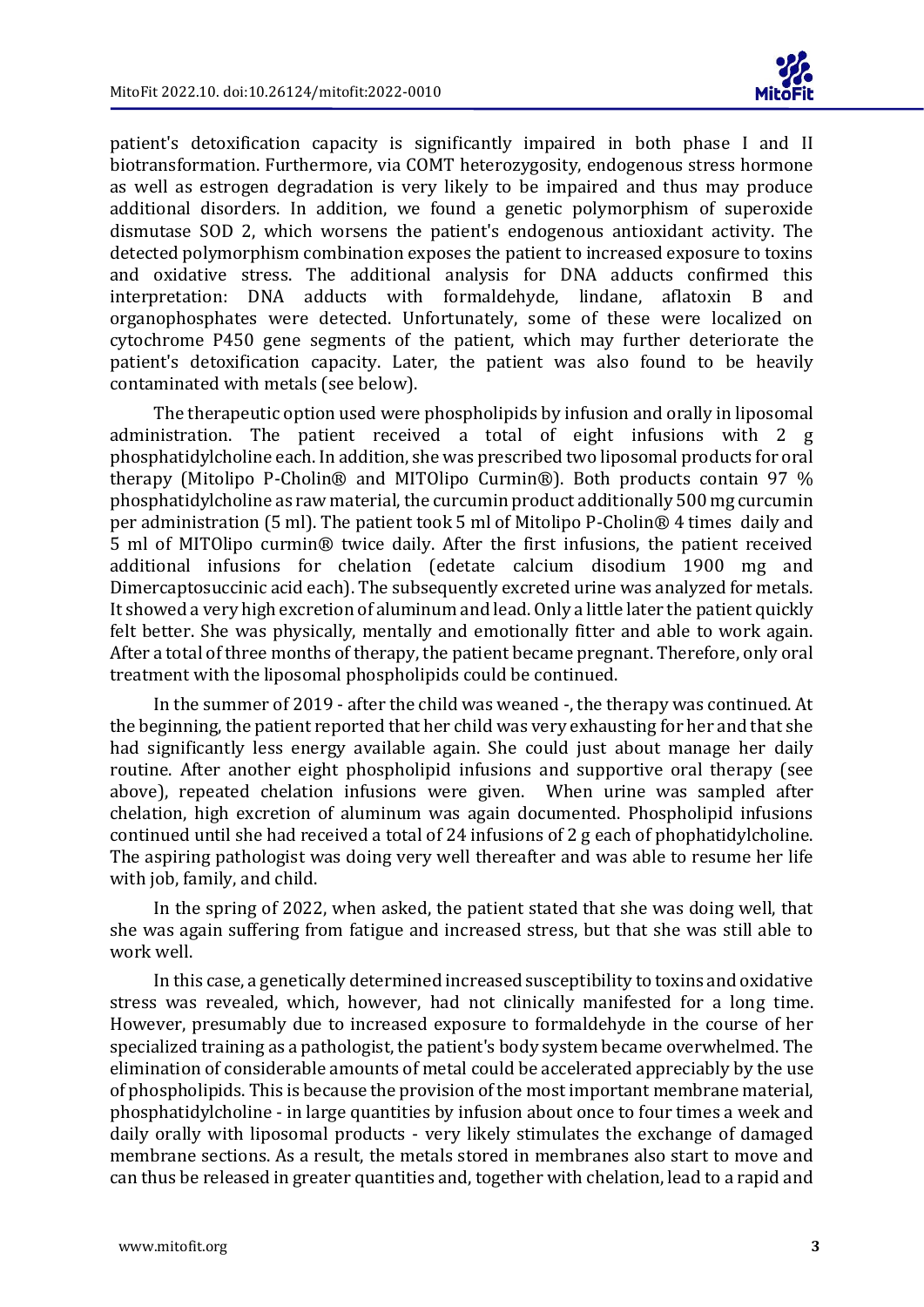

demonstrable therapeutic success. However, the chemical stress basically persist in the patient. In this case, it is therefore recommended to reduce the toxins accumulating in the body at regular intervals and to take a daily support against oxidative stress.

### **2.2. Case 2: Parkinson's disease**

A 74-year-old patient came to us in October 2021. He had been diagnosed with Parkinson's disease two years earlier and suffered from the classic symptoms of dopamine depletion: he showed the typical gait disturbances with difficulty in starting, tripping steps and tendency to fall, exhibited cognitive problems as well as motor and mental drive weaknesses and speech disorders. The classical neurological medication administered so far had not led to any improvement of the course in the two years. In addition to Parkinson's disease, the patient had an artherosclerotic disease with a heart attack and subsequent stent implantation.

Due to limited financial resources, further diagnostics had to be omitted in this patient.

Phospholipids were applied as therapeutic options by infusion and orally in liposomal administration. Within two months, the patient received ten infusions of 2 g phosphatidylcholine each. In addition, he took 5 ml of Mitolipo P-Cholin® and MITOlipo curmin® three times a day with each meal.

Already during the course of therapy, improvements became apparent: The gait disturbances decreased and the patient developed a more fluid gait pattern without start inhibition. Mentally, he reported a more alert mind. Also, in direct contact with him, a more fluent and multifaceted speech could be observed. By the end of the therapy period, the patient was able to actively participate in family life again. He was even able to take care of a grandchild and meet with friends. After another two months without infusions, but with oral intake of liposomal products as before. The patient's situation is fortunately consistently stable.

Unfortunately, the lack of diagnostics in this case did not allow to clarify causes or background of disease pathology. Nevertheless, the course of Parkinson's disease could be stopped and the previous symptoms could even be significantly improved. Since no further therapy could be derived from the lack of diagnostics (detoxification problems / infection problems, etc.), there is unfortunately a risk that the improvements may not remain stable in the long term if the stress presumably continues.

#### **Ethics statement**

Written informed consent was obtained from the patients for the publication of this case report.

# **References**

[1] Nicolson GL, Ash ME (2017) Membrane Lipid Replacement for chronic illnesses, aging and cancer using oral glycerolphospholipid formulations with fructooligosaccharides to restore phospholipid function in cellular membranes, organelles, cells and tissues. Biochimica et Biophysica Acta 1859:1704-24. https://doi.org/10.1016/j.bbamem.2017.04.013